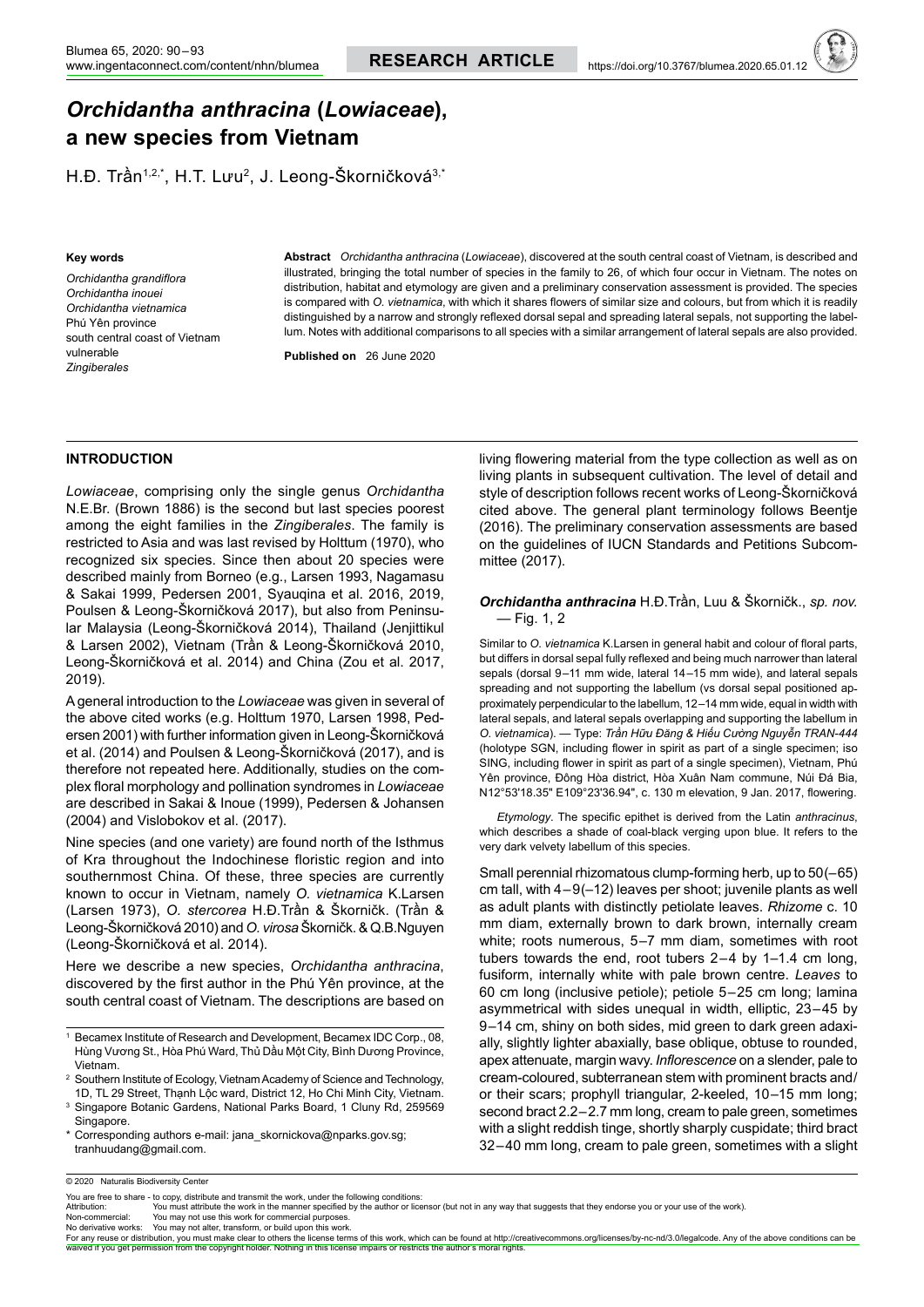

**Fig. 1** *Orchidantha anthracina* H.Đ.Trần, Luu & Škorničk. a. Habit; b. inflorescence terminated by the basal part of the flower (enveloped by floral bract), cut off just slightly above the ovary; c. flower. — Photos: Trần Hữu Đăng.

reddish tinge, shortly sharply cuspidate; floral bract appearing above the soil or with the proximal part embedded in the soil, cream white at very base, otherwise tinged purple, minutely mucronate, 52–60 mm long, sheathing the ovary extension. *Flowers* with a fairly unpleasant strong smell with tones of blue cheese; pedicel c. 10 mm long; ovary extension 75–80 mm long (including the c. 18 mm long ovary), cream white; sepals cream white to pale yellowish on both sides, sometimes with

slight pale purple tinge externally, glabrous, unequal in size, margin entire, apex minutely cuspidate (1–3 mm); dorsal sepal strongly reflexed, narrowly elliptic, 70–95 by 9–11 mm (at widest point); lateral sepals narrowly elliptic, spreading (not supporting the labellum), c. 75–100 by 14–15 mm (at widest point); lateral petals overlapping at base covering stamens and style, cream white, unequally irregularly bluntly rectangular, prominently apiculate (apicule 3–6 mm long), internal margin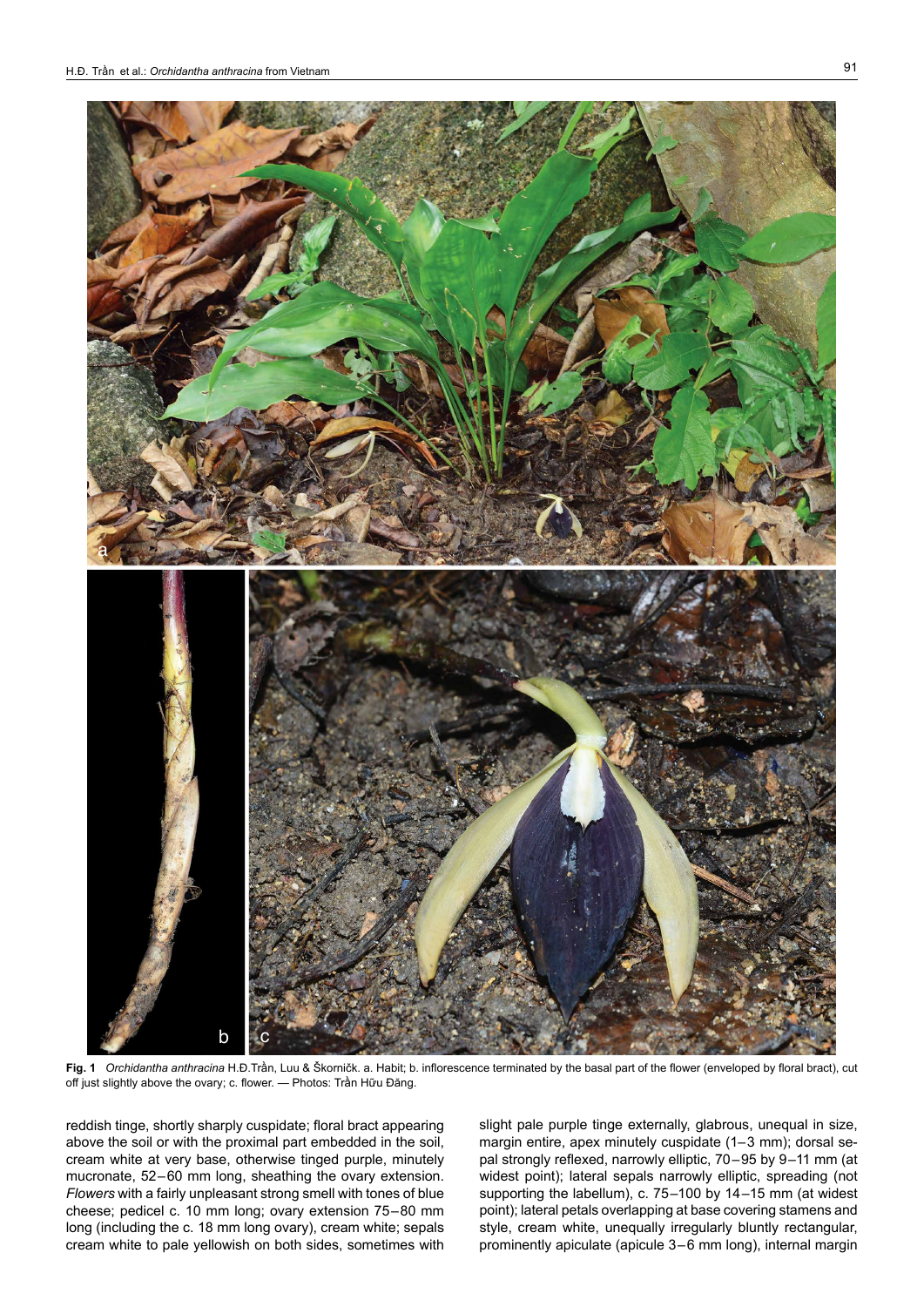

**Fig. 2** *Orchidantha anthracina* H.Đ.Trần, Luu & Škorničk. a. Flower; b. detail of petals; c. leaf blade seen from above and beneath; d. details of floral parts (from left); ovary in longitudinal section, stigma with anther and petals attached, stigma (dorsal view with stamens attached, side and ventral view with stamens detached), petals; e. details of floral parts (from left): third bract, dorsal sepal, lateral sepals. — Scale bars: c = 10 cm; d = 10 mm; e = 3 cm. — Photos: Trần Hữu Đăng.

(adjacent to the other petal) straight, exposed margins irregularly crenulate, 20–25 by 5–6 mm; labellum elliptic, 70–90 by 28–35 mm, with slightly raised midrib (2–2.5 mm wide at base, gradually narrowing towards the apex), very deep purple to almost black, with velvety appearance, margins entire and straight at basal 1/2–2/3, irregularly crisped, slightly undulate and with occasional incisions in apical 1/3. *Stamens* 8–10 mm long; filaments 2–3 mm long, swollen, cream-coloured, glabrous; anther thecae introrse, 5.5–7 mm, longitudinally dehiscent throughout the entire length, cream white to pale brown. *Style* cream white, 9–10 mm long; stigma 9–10 mm long, deeply 3-lobed, greenish white throughout; stigma lobes conduplicate, with whitish, semi-translucent, irregularly serrulate margin, median lobe c. 6 mm long, lateral lobes c. 3 mm long; viscidium heart-shaped, each side if the viscidium 3–3.5 mm long. *Fruits* and *seeds* not observed.

Distribution — So far known only from Phú Yên province in Southern Vietnam.

Habitat & Ecology — Lowland, evergreen, broad-leaved forest, near stream. In the field, the flowering was observed to occur from December to January, but in cultivation the plants flower 2–3 times a year.

Conservation status — As previously pointed out by Leong-Škorničkováet al. (2014) *Lowiaceae* tend to be endemic, occurring within a very limited area, which has direct implications for conservation. The species is known only from the type locality, where it is not common. Only a single population, estimated to consist of about 300 individuals, has been found. The locality is not within any protected area and the habitat loss is a major concern for this species. We therefore propose to treat this species provisionally as Vulnerable (VU D2).

Notes — Within Vietnam and the rest of continental Asia, the morphologically most similar species is *O. vietnamica*, as outlined in the diagnosis. By the virtue of the same characters (strongly reflexed dorsal sepal narrower than the lateral sepals,